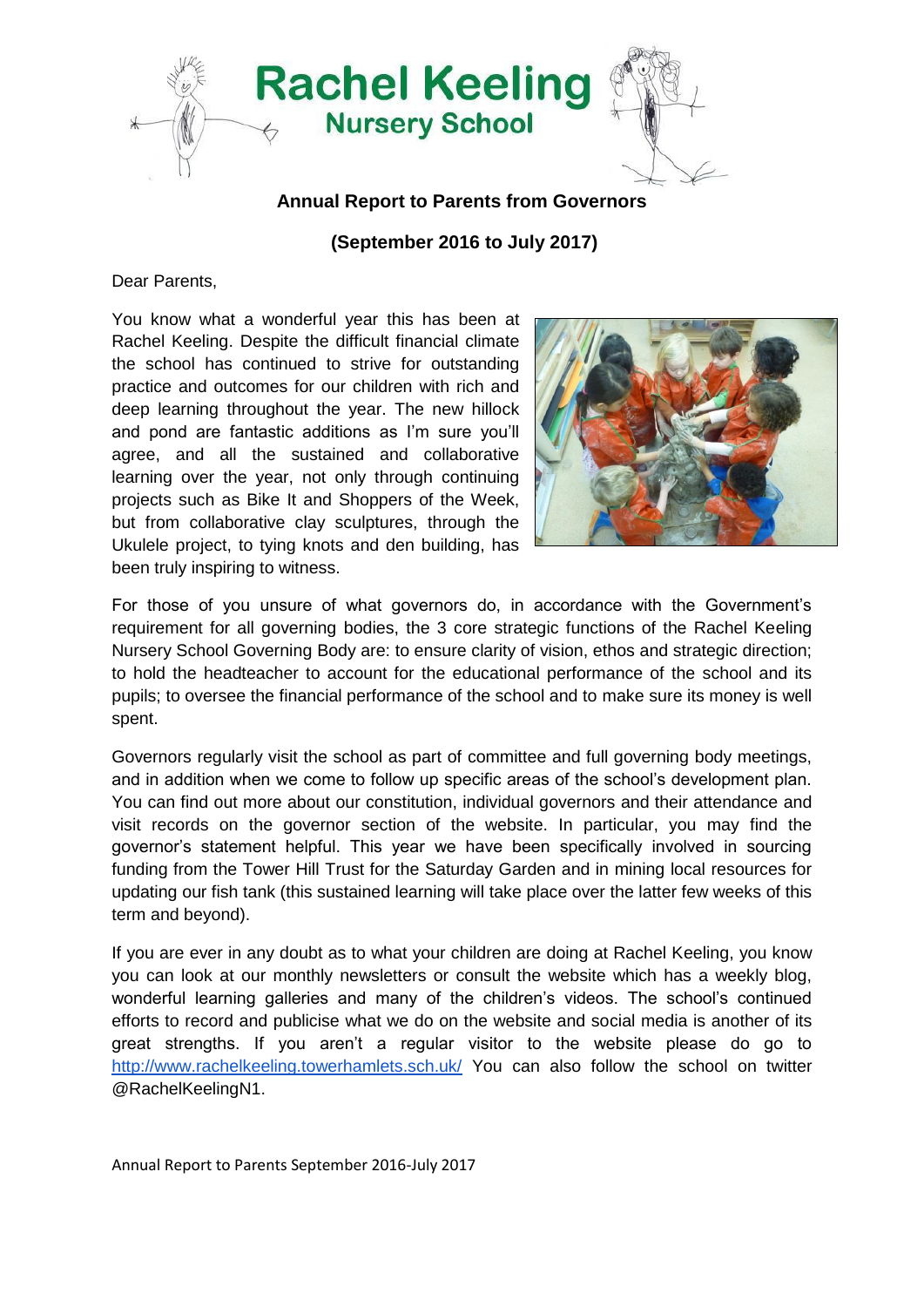

The school is currently creating a new data system with RM Integris - much thanks must go to Becky and Pam for all their efforts on this - which will greatly enhance our ability to monitor our children's progress effectively. During the interim we have been manually recording data and can see substantive progress across all areas for all of our children and we are particularly proud that Rachel Keeling continues to bridge the gap for disadvantaged children. Data for our Leavers in 2016 shows all children achieved similar, excellent levels of progress in all areas of the

curriculum.

As I'm sure you're aware, the Senior Management team (Becky, Maria, Linda and Lize) continues to grow in strength under Becky Dolamore's leadership and during her recent absence, due to her feet operations, Maria Ioannou has been brilliant, showing us all that these past few years have been about strengthening the whole staff team, building outstanding practice throughout the whole workforce so that the nursery continues to progress in difficult circumstances (very important for the future!). Every member of staff at Rachel Keeling Nursery School is valued and has a place in the development of our children. This is a very special thing and is reflected in our great outcomes. The supervision process for staff, a priority for 2016-17, focussing on staff well-being has further built upon this and has helped to develop a well-being school priority focussed around the Leuven Scales of well-being for 2017-18 for children. It also feels important to mention that it has been during

this year that the whole nursery developed our Rachel Keeling Values. During a recent visit, our School Improvement Person, Kath Beck, noted, *"By focusing on children"s well-being, and giving them the time to explore their own ideas, staff are meeting children"s unique needs exceptionally well. Children can spend several days on a project and see the exceptional results. This enables the children to be proud of what they are doing and confident in making their own decisions."*



Annual Report to Parents September 2016-July 2017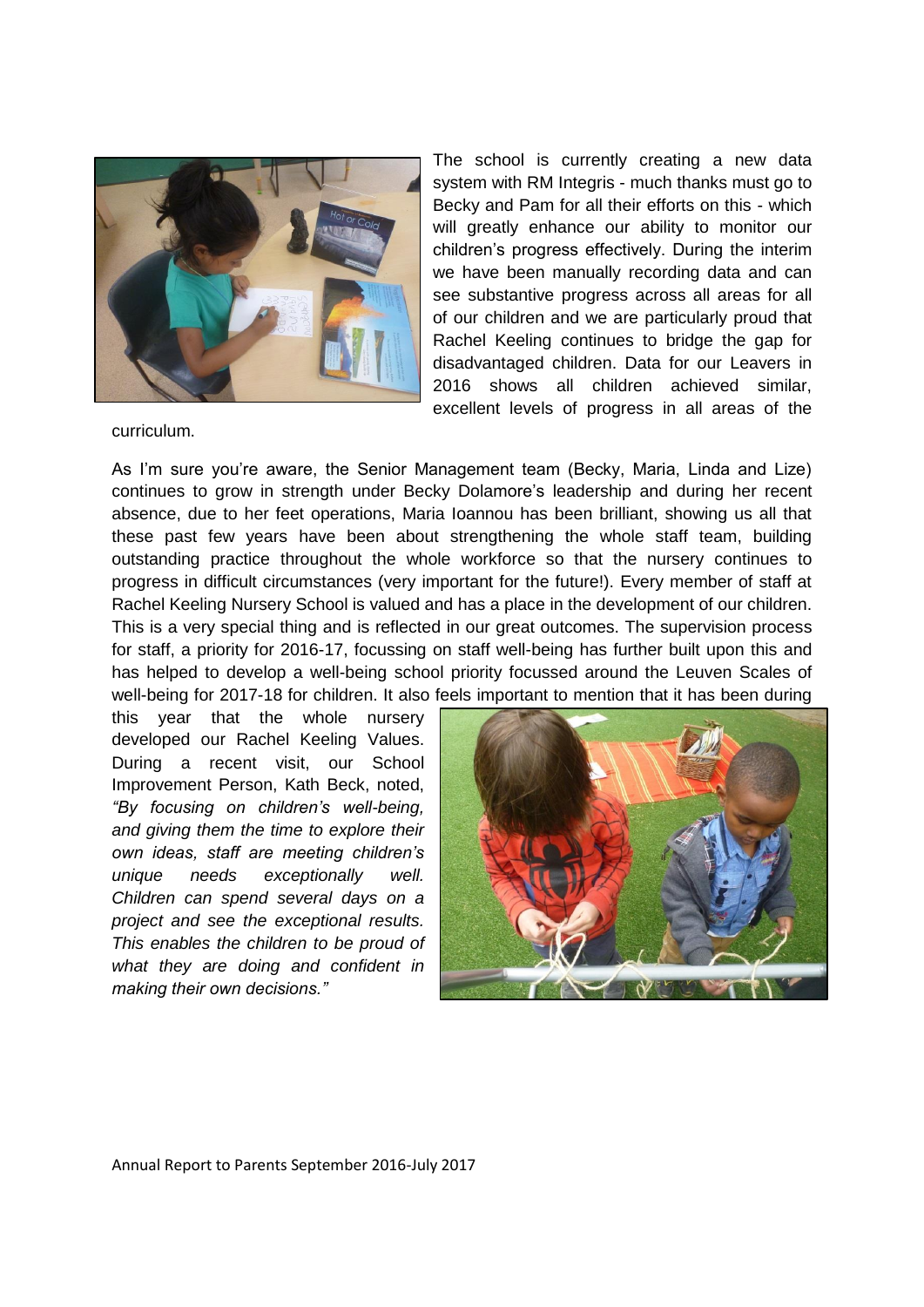Since the Outstanding Ofsted inspection of November 2013, the school has worked hard to fulfil their one recommendation to *"Share more widely the school"s highly developed skills of meeting the needs of all children and making teaching inspirational so as to contribute further to local and national school improvement."* The school regularly takes part in the Education Development Trust's Peer Review programme and as part of our



Teaching School Alliance (TELTSA), we review other schools in the local area and have them review us. In addition we have visits from educational settings locally and across Europe. The school is also committed to working in partnership with parents, sharing the school's skills with its own families through wonderfully diverse workshops from music to literacy and maths. Thank you to all of you who have made it along over the year.

If you have any questions about this report or about what governors do in our school,

please don't hesitate to ask me or any of the other governors and staff. More information about the school is available on our website where you can look at more of the children's learning, films, our blog, our self evaluation form and policies in more detail. For the current key priorities of the School Development Plan, please see below.

If your children are about to leave Rachel Keeling, we wish you and your children all the best for the future and urge you to keep in touch.

Thank you to all our parents, carers, Governors and staff for your support in ensuring our children are able to make substantive progress in their respective learning journeys.

I hope you enjoy the Summer Trip to the beach.

Warm regards,

Rebekah Lattin-Rawstrone (Chair of Governors)

July 2017